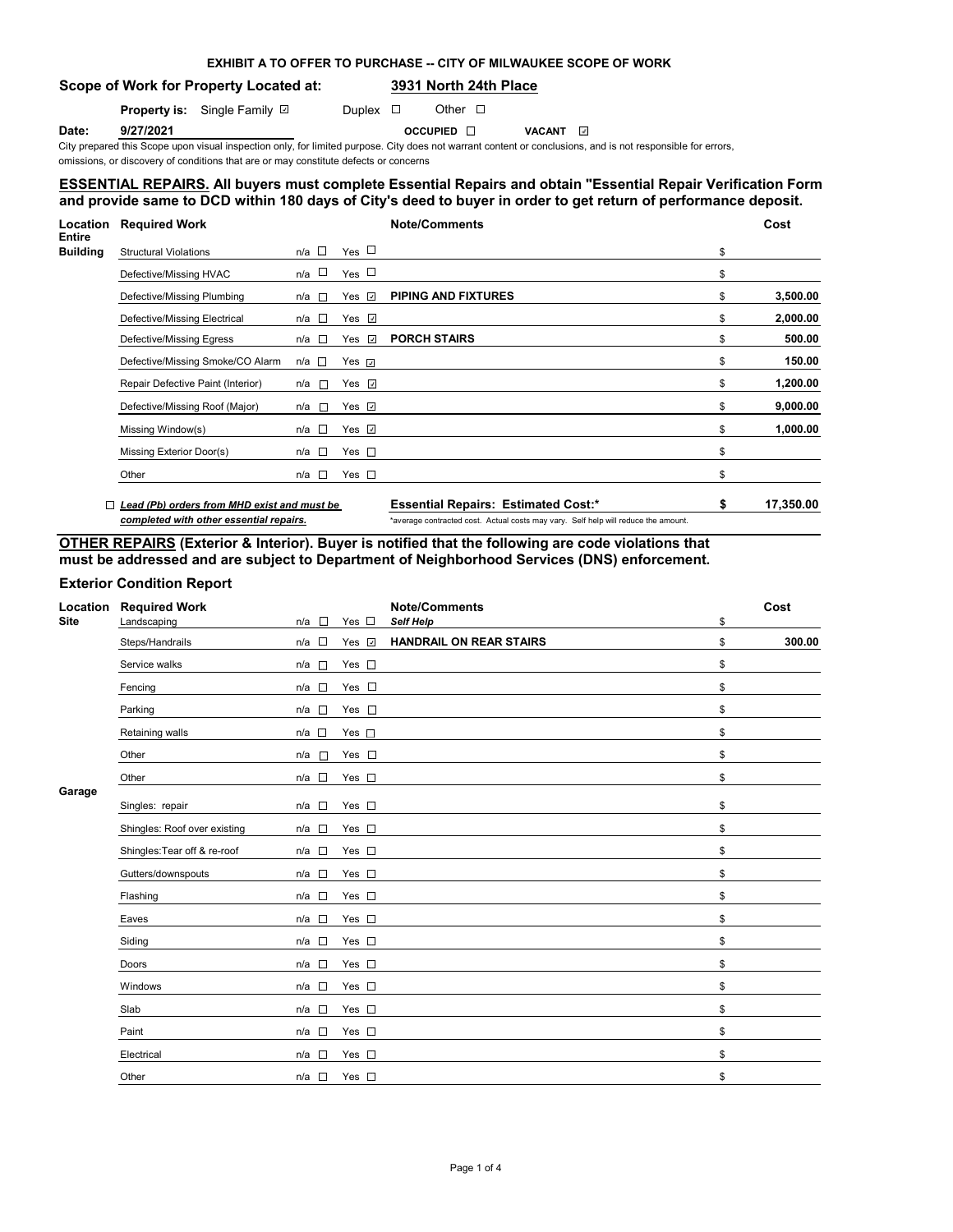### **Porches**

| ניטוטוס | Roof                         | n/a □                           | Yes $\square$ |                                 | \$             |
|---------|------------------------------|---------------------------------|---------------|---------------------------------|----------------|
|         | Deck-upper                   | n/a<br>$\sim$                   | Yes $\square$ |                                 | \$             |
|         | Deck--lower                  | П<br>n/a                        | Yes $\square$ |                                 | \$             |
|         | Steps/handrails              | n/a<br>$\Box$                   | Yes $\square$ |                                 | \$             |
|         | Ceiling                      | $\Box$<br>n/a                   | Yes $\square$ |                                 | \$             |
|         | Guardrails                   | $n/a$ $\square$                 | Yes $\square$ |                                 | \$             |
|         | Structural                   | $\Box$<br>n/a                   | Yes $\square$ |                                 | \$             |
|         | Paint                        | n/a<br>$\sim$                   | Yes $\square$ |                                 | \$             |
|         | Other                        | $n/a$ $\square$                 | Yes $\square$ |                                 | \$             |
| House   | Chimney                      | П<br>n/a                        | Yes <b>☑</b>  | <b>REPAIR</b>                   | \$<br>300.00   |
|         | Shingles: repair             | n/a<br>$\sim$                   | Yes $\square$ |                                 | \$             |
|         | Shingles: Roof over existing | $n/a$ $\square$                 | Yes $\square$ |                                 | \$             |
|         | Shingles: Tear off & re-roof | n/a □                           | Yes $\square$ |                                 | \$             |
|         | Gutters/downspouts           | n/a<br>$\Box$                   | Yes <b>⊽</b>  |                                 | \$<br>1,800.00 |
|         | Flashing                     | П<br>n/a                        | Yes $\square$ |                                 | \$             |
|         | Eaves                        | $\Box$<br>n/a                   | Yes $\square$ |                                 | \$             |
|         | Siding                       | $\Box$<br>n/a                   | Yes v         | <b>REPAIRS</b>                  | \$<br>500.00   |
|         | Storm Doors                  | $n/a$ $\square$                 | Yes $\square$ |                                 | \$             |
|         | Prime ("main") Doors         | n/a<br>$\sim$                   | Yes $\square$ |                                 | \$             |
|         | Storm Windows                | n/a<br>$\sim$                   | Yes $\square$ |                                 | \$             |
|         | Prime ("main") Windows       | n/a<br>$\Box$                   | Yes $\square$ |                                 | \$             |
|         | Paint                        | $n/a$ $\square$                 | Yes <b>⊽</b>  | ALL PREVIOUSLY PAINTED SURFACES | \$<br>4,500.00 |
|         | Foundation                   | n/a $\square$                   | Yes $\square$ |                                 | \$             |
|         | Electrical                   | $\Box$<br>n/a                   | Yes $\square$ |                                 | \$             |
|         | Other                        | $\Box$<br>n/a                   | Yes $\square$ |                                 | \$             |
|         | Other                        | n/a<br>$\overline{\phantom{a}}$ | Yes $\square$ |                                 | \$             |
|         | Other                        | $\Box$<br>n/a                   | Yes $\square$ |                                 | \$             |
|         | Other                        | $n/a$ $\square$                 | Yes $\square$ |                                 | \$             |
|         |                              |                                 |               |                                 |                |

**Exterior: Estimated Cost:\* \$ 7,400.00**

\*average contracted cost. Actual costs may vary. Self help will reduce the amount.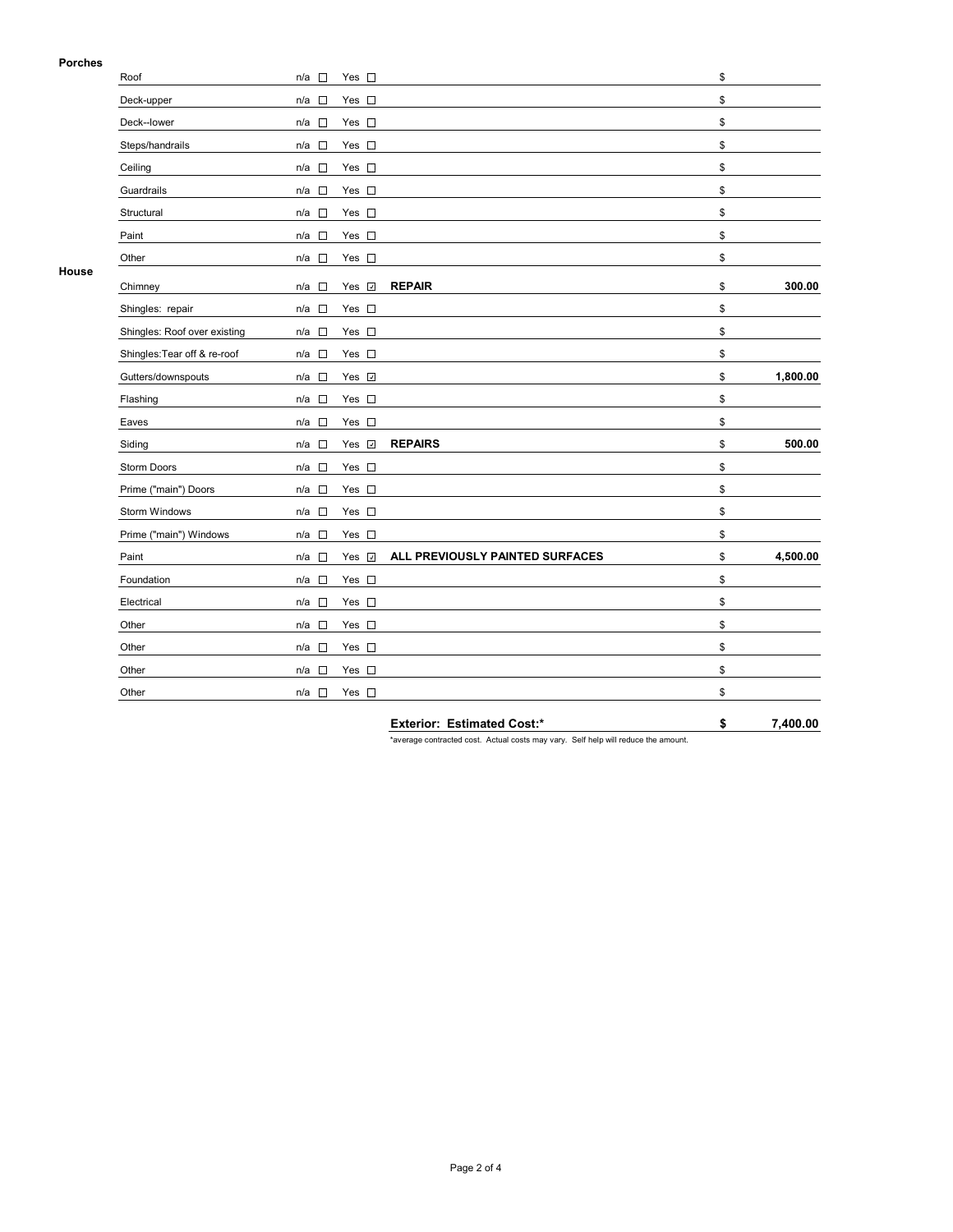#### **Interior Condition Report**

**Unit:** Entire unit (single family)  $\Box$  **Lower unit of duplex** 

Upper unit of duplex Domeston Communication Communication Communication Communication Communication Communication Communication Communication Communication Communication Communication Communication Communication Communicat

**Mechanical Required Work Heating** 

| .          | Repair/replace boiler               | $n/a$ $\square$                 | Yes <b>⊽</b>  | <b>TUNE AND CLEAN</b>        | \$<br>400.00 |
|------------|-------------------------------------|---------------------------------|---------------|------------------------------|--------------|
|            | Repair radiation                    | n/a<br>$\overline{\phantom{a}}$ | Yes $\square$ |                              | \$           |
|            | Repair/replace furnace              | n/a<br>$\sim$                   | Yes $\square$ |                              | \$           |
|            | Repair ductwork                     | $n/a$ $\square$                 | Yes $\square$ |                              | \$           |
|            | Replace thermostat                  | $\Box$<br>n/a                   | Yes $\square$ |                              | \$           |
|            | Repair/replace grilles              | n/a □                           | Yes $\square$ |                              | \$           |
|            | Tune boiler/furn. insp ht exchanger | n/a □                           | Yes $\square$ |                              | \$           |
| Electrical | Repair/replace receptacles          | n/a<br>$\sim$                   | Yes $\square$ | <b>SEE ESSENTIAL REPAIRS</b> | \$           |
|            | Repair/replace switches             | n/a □                           | Yes $\square$ |                              | \$           |
|            | Repair/replace fixtures             | $\sim$<br>n/a                   | Yes $\square$ |                              | \$           |
|            | Install outlets and circuits        | $n/a$ $\square$                 | Yes $\square$ |                              | \$           |
|            | Install outlets and circuits        | n/a □                           | Yes $\square$ |                              | \$           |
|            | Install outlets and circuits        | $\Box$<br>n/a                   | Yes $\square$ |                              | \$           |
|            | Install outlets and circuits        | n/a<br>$\Box$                   | Yes $\square$ |                              | \$           |
|            | Upgrade service                     | n/a<br>$\sim$                   | Yes $\square$ |                              | \$           |
|            | Other                               | n/a □                           | Yes $\square$ |                              | \$           |
|            | Other                               | $\sim$<br>n/a                   | Yes $\square$ |                              | \$           |
| Plumbing   | Repair/replace kitchen sink         | n/a<br>$\Box$                   | Yes $\square$ | <b>SEE ESSENTIAL REPAIRS</b> | \$           |
|            | Repair/replace kitchen sink faucet  | n/a □                           | Yes $\square$ |                              | \$           |
|            | Repair/replace tub                  | $n/a$ $\square$                 | Yes $\square$ |                              | \$           |
|            | Repair/replace tub faucet           | n/a $\square$                   | Yes $\square$ |                              | \$           |
|            | Repair/replace toilet               | n/a $\square$                   | Yes $\square$ |                              | \$           |
|            | Repair/replace lavatory             | $n/a$ $\square$                 | Yes $\square$ |                              | \$           |
|            | Repair/replace lavatory faucet      | $n/a$ $\square$                 | Yes $\square$ |                              | \$           |
|            | Repair/replace wash tub             | n/a<br>$\sim$                   | Yes $\square$ |                              | \$           |
|            | Repair/replace wash tub faucet      | $n/a$ $\square$                 | Yes $\square$ |                              | \$           |
|            | Unclog piping:                      | n/a $\square$                   | Yes $\square$ |                              | \$           |
|            | Repair drain/waste/vent piping      | $\sim$<br>n/a                   | Yes $\square$ |                              | \$           |
|            | Repair water piping                 | n/a □                           | Yes $\square$ |                              | \$           |
|            | Repair/replace water heater         | $n/a$ $\square$                 | Yes $\square$ |                              | \$           |
|            | Other                               | n/a<br>$\sim$                   | Yes $\square$ |                              | \$           |
|            | Other                               | n/a $\square$                   | Yes $\square$ |                              | \$           |
|            |                                     |                                 |               |                              |              |